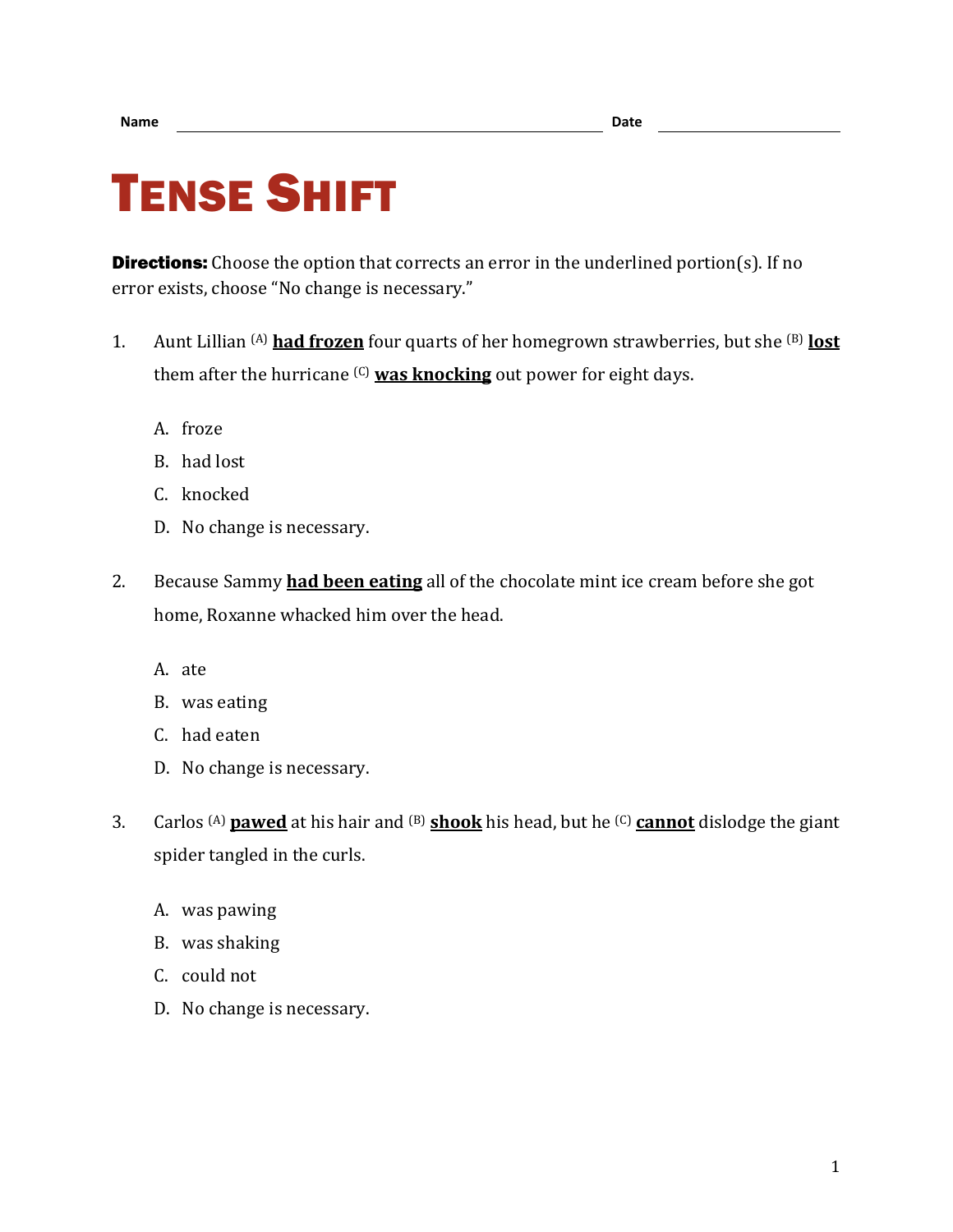- 4. Grandpa planted a backyard garden, hoping that it **was helping** with the high cost of food.
	- A. will help
	- B. would help
	- C. helped
	- D. No change is necessary.
- 5. When Gretchen (A) **was** a freshman, she (B) **wanted** to major in biology, but after her first rat dissection, she (C) **couldn't** change her major to English fast enough.
	- A. had been
	- B. was wanting
	- C. cannot
	- D. No change is necessary.
- 6. Everyone **is sleeping** soundly when Brendan dropped the glass pitcher of lemonade on the stone tiles of the kitchen floor.
	- A. had been sleeping
	- B. slept
	- C. would sleep
	- D. No change is necessary.
- 7. Ancient Egyptians (A) **spent** their entire lives preparing for their death and burial. Today, however, people (B) **are thinking** that funerals (C) **are** too morbid to plan far in advance.
	- A. were spending
	- B. think
	- C. would be
	- D. No change is necessary.